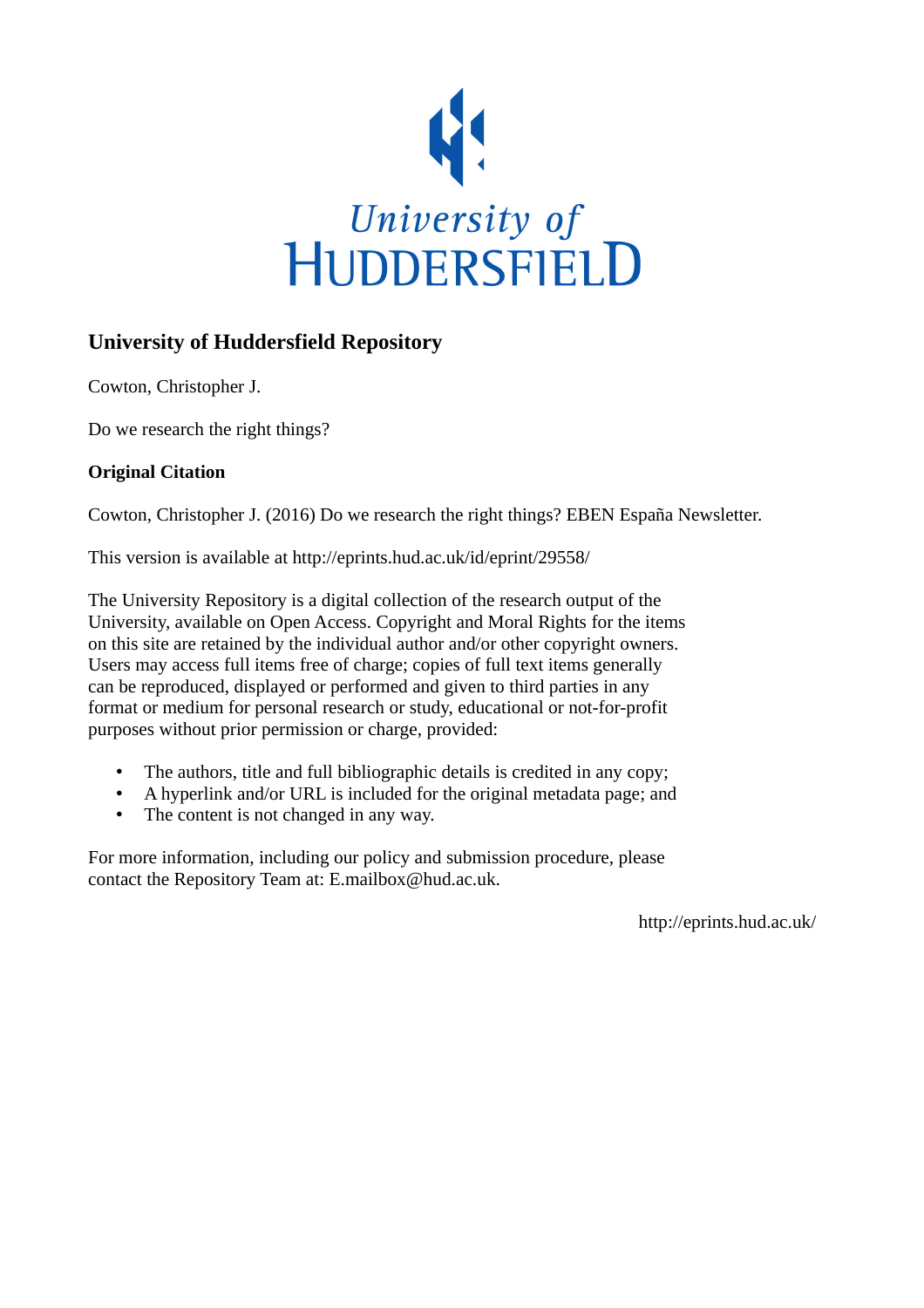## **Do we research the right things?**

## Chris Cowton

The amount of academic research being conducted and published on business ethics has expanded greatly. I believe this is a good thing. However, such is the importance of business and the ethical challenges that it faces, our work as academics will never be done. There will always be a need for further research – of course! In fact, impressive though the advances have been, the business ethics scholarly community is still small compared to many cognate areas, whether they be academic disciplines (such as economics) or particular fields within management (such as marketing). Our capacity is still very limited when set against what needs to be done, so we need to be wise about how we allocate our scarce resources. A piece of research might be of some value, but does it come at a high opportunity cost?

Indeed, when I reflect on what is published, I worry about where we focus our efforts. To pick one example, why was there so little research on the ethics of finance before 2007? Surely finance was not considered unimportant or believed to entail no ethical issues. (If that was the case, I don't think many people hold that view now.)

I don't want to attempt to explain why, as an academic community, we had a blind spot regarding the ethics of finance. Nor do I wish to attempt to list all the topics and issues that I think we should be researching. Rather, I would like to take a step back and identify some of the factors that can influence our choice of research focus and highlight some of the risks if a particular factor becomes too dominant.

So what might those influences be? As researchers, many of our strongest influences are academic. One of the most obvious,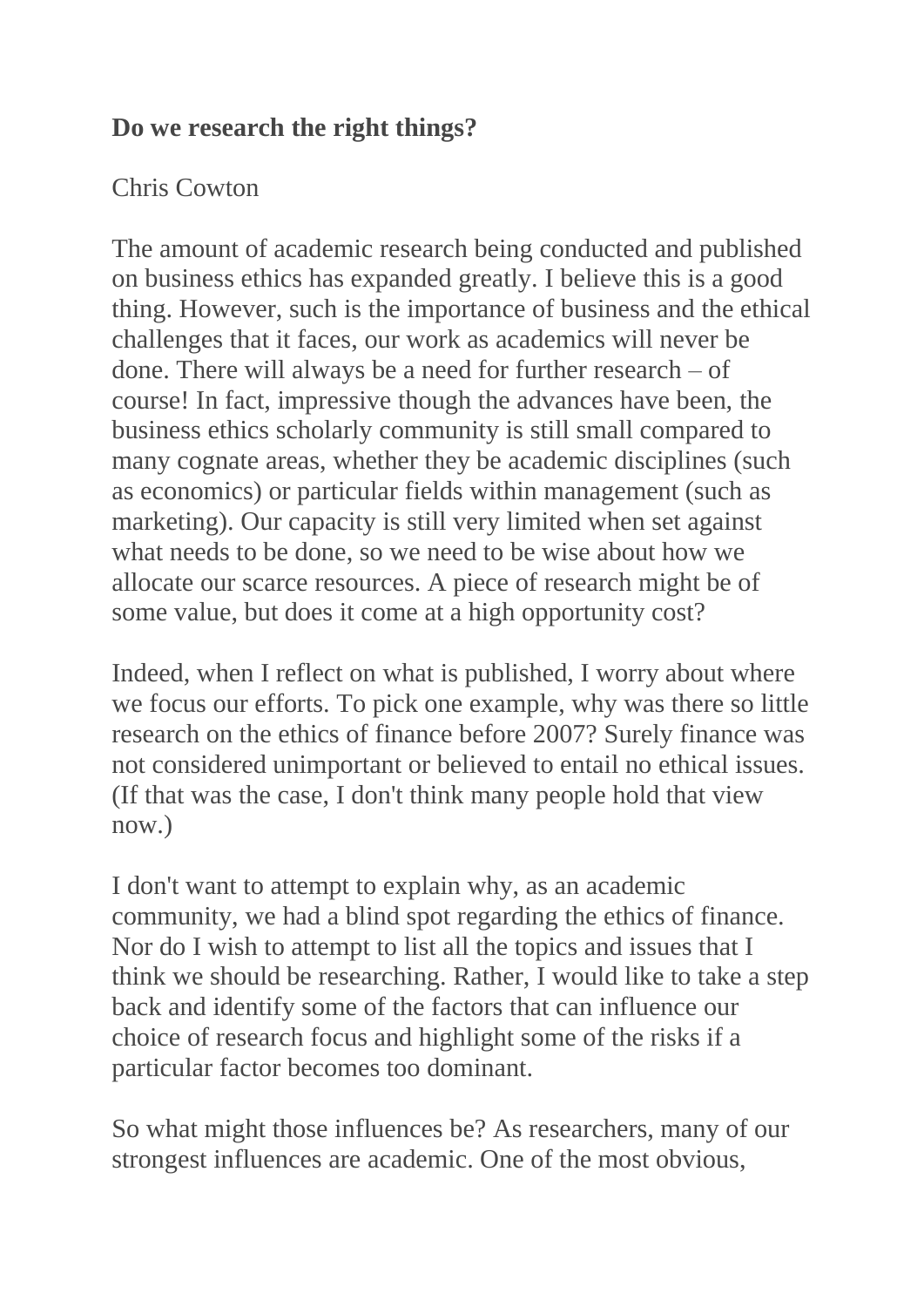familiar to any PhD student, is previous literature. It is important to be aware of what has been written before, and authors often make suggestions for further research at the end of their papers. Yet if we take cues exclusively from previous research, we risk moving in ever-decreasing circles, writing "footnotes to footnotes", of interest only to the protagonists involved in that particular conversation.

Many of us also look to other academic disciplines, where developments can influence our research. A good example from philosophy is the revival of virtue ethics, which has now been profitably taken up in business ethics. However, although developments in academic disciplines might suggest fruitful avenues, they are probably more important for *how* we do our research – the ways in which we look at and investigate the world – than for *what* we actually research.

Still other business ethicists might look to developments in business and management research, which itself is subject to influence by academic disciplines. Such research is likely to provide stronger cues for the content of our research than might academic disciplines themselves. Indeed, it might be particularly pertinent for business ethicists to subject new topics to ethical scrutiny as they develop. Not only would this help ethical aspects to enter the debates early on, but addressing fashionable areas might open up opportunities for ethics in the classroom as teachers look for material to help them cover new topics.

This brings me to my fourth academic influence: the curriculum. What we teach in the classroom, including subjects other than business ethics (I was a Professor of Accounting until recently), can prompt ideas about research that we could undertake. Given the importance of integrating ethics into the curriculum and the huge numbers of students who study mainstream business and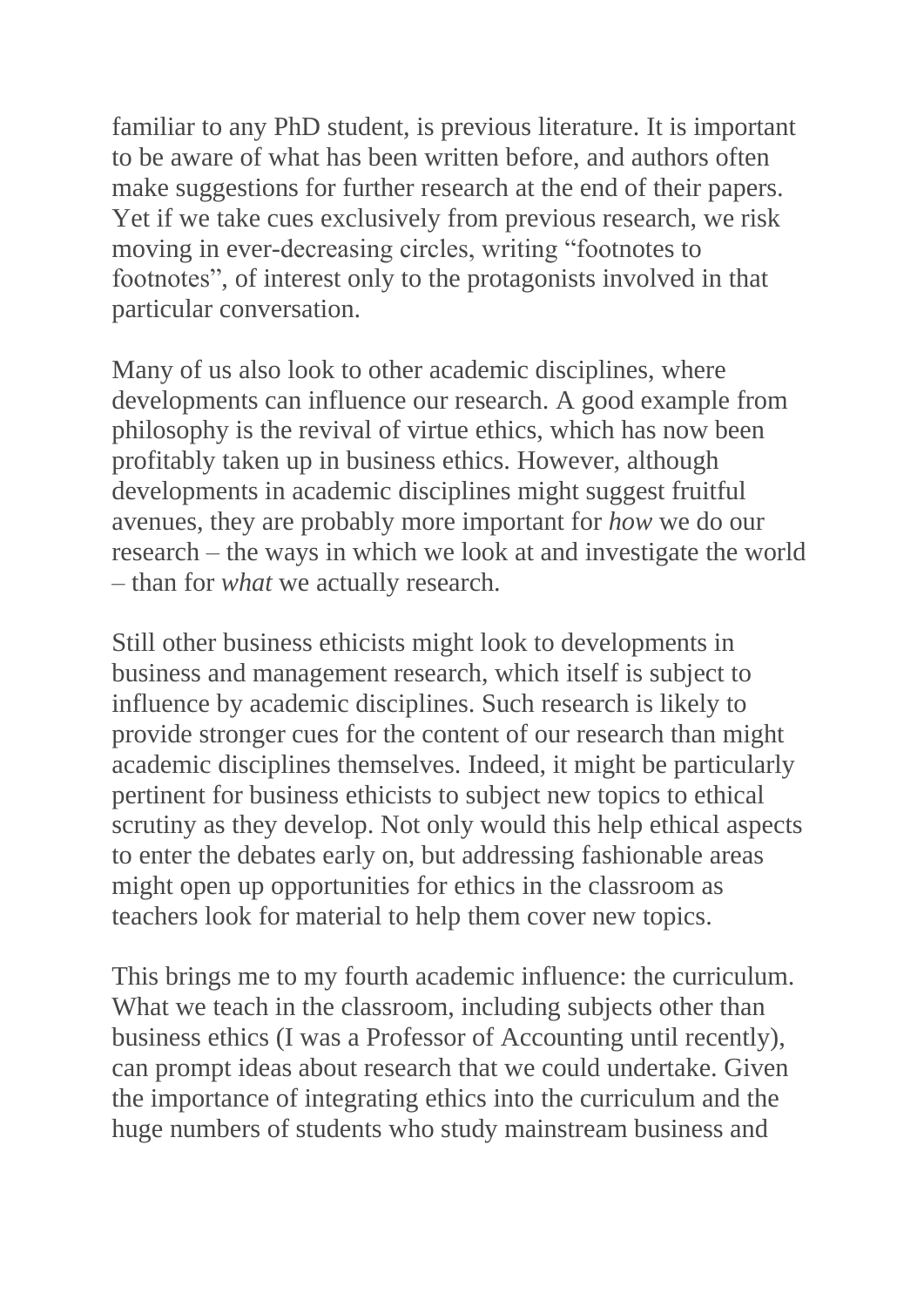management subjects, research that is easily related to the curriculum is of immense potential value.

Finally, much research is influenced by the resources available, such as datasets and research tools. This can lead to a position where what is researched is what is possible, or even easy, to do, rather than what is important. I confess that I sometimes have this feeling, for example, when I contemplate what a large proportion of research on socially responsible investment is concerned with its financial performance.

So far I have only been considering academic influences, but we are talking about *business* ethics and that prompts the question of what sort of influence the world outside the academy should have on our research; "more than it does at present", would be a common response. This is part of a more general debate that is very familiar in the world of business schools.

One source of ideas for what we should research is managers themselves, perhaps systematically through surveys or more anecdotally through contacts we have. However, we should be influenced not just by the concerns *of* business but also by concerns *about* business, whether those emanate from stakeholder groups or from a more holistic societal or ecological perspective.

I am sure that readers of this piece (if any have got this far!) can expand on my list and provide richer insights into the particular factors I have identified. However, my aim will have been achieved if you reflect upon the influences to which your own choices of research project are subject and use that process of reflection to check whether your research priorities should be confirmed or realigned. What factors lead you to research what you research? Are some stronger or weaker than they should be? And how might they work together to produce a research agenda in which you can take pride – not (just) for how well the research